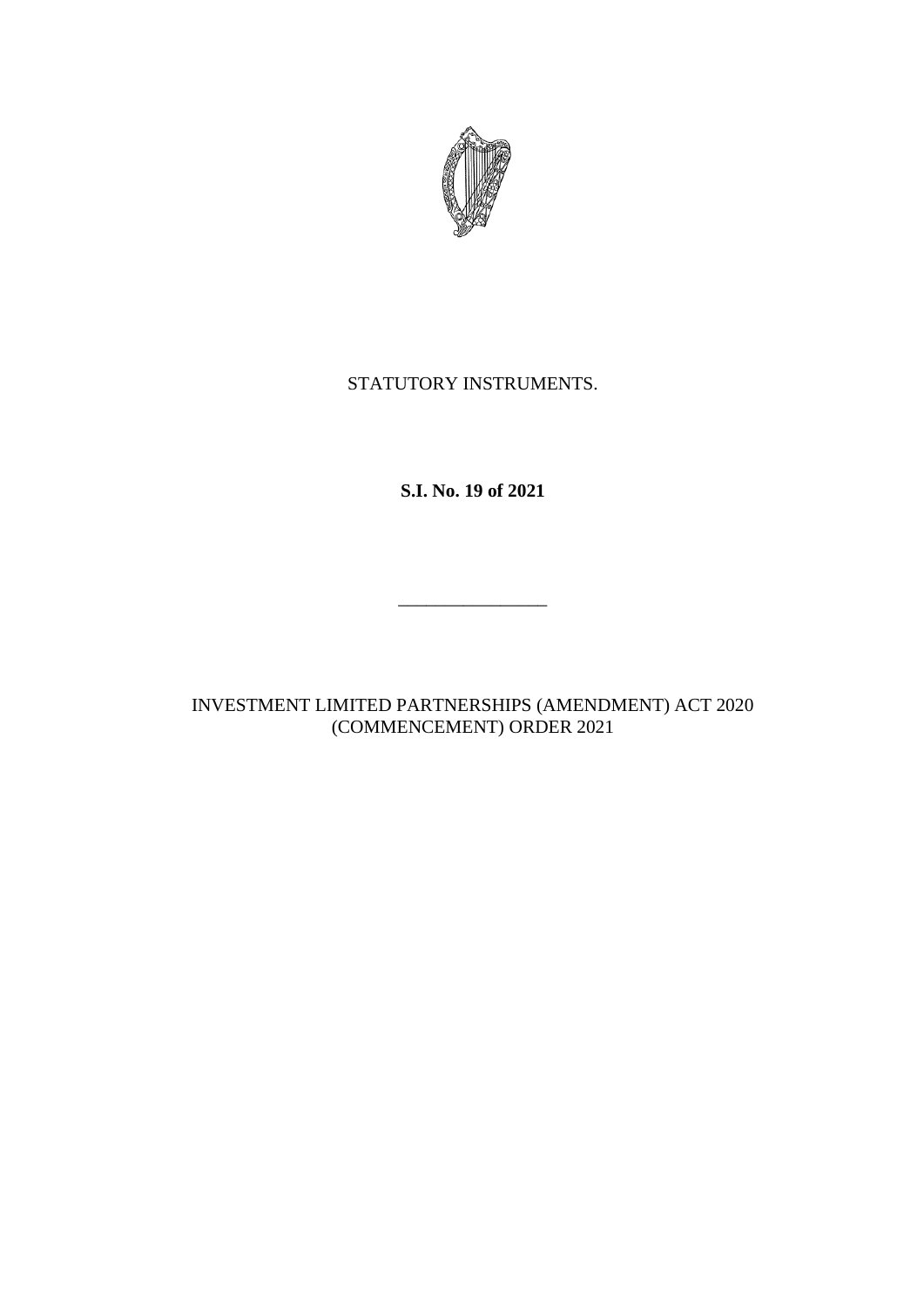## S.I. No. 19 of 2021

## INVESTMENT LIMITED PARTNERSHIPS (AMENDMENT) ACT 2020 (COMMENCEMENT) ORDER 2021

I, PASCHAL DONOHOE, Minister for Finance, in exercise of the powers conferred on me by section 1(2) of the Investment Limited Partnerships (Amendment) Act 2020 (No. 31 of 2020), hereby order as follows:

1. This Order may be cited as the Investment Limited Partnerships (Amendment) Act 2020 (Commencement) Order 2021.

2. The  $1<sup>st</sup>$  day of February 2021 is appointed as the day on which the Investment Limited Partnerships (Amendment) Act 2020 (No. 31 of 2020) (other than sections 27, 28(b), 29, 38, 39, 61 and 63) shall come into operation.

3. The  $1<sup>st</sup>$  day of March 2021 is appointed as the day on which sections 27, 28(b), 29, 38, 39, 61 and 63 of the Investment Limited Partnerships (Amendment) Act 2020 shall come into operation.



GIVEN under my Official Seal, 22 January, 2021.

PASCHAL DONOHOE, Minister for Finance.

*Notice of the making of this Statutory Instrument was published in "Iris Oifigiúil" of* 29*th January,* 2021*.*